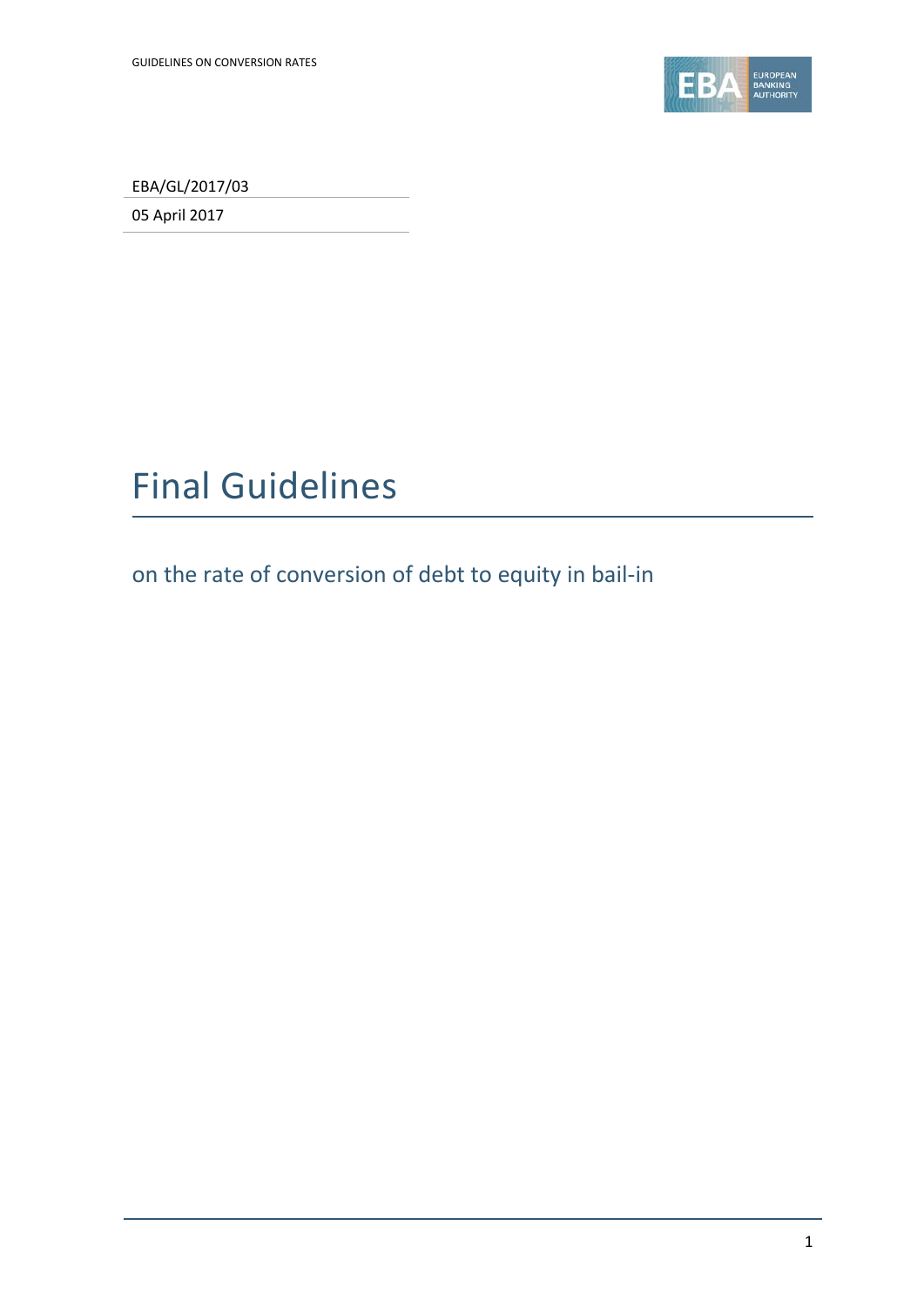

# **Contents**

|     | 1. Executive summary                                                                                                                        | 3  |
|-----|---------------------------------------------------------------------------------------------------------------------------------------------|----|
|     | 2. Background and rationale                                                                                                                 | 4  |
|     | 3. EBA Guidelines on the rate of conversion of debt to equity in bail-in                                                                    | 5  |
|     | 4. Accompanying documents                                                                                                                   | 12 |
| 4.1 | Draft cost-benefit analysis/impact assessment (common to the guidelines on conversion<br>rates and the guidelines on shareholder treatment) | 12 |
| 4.1 | Views of the Banking Stakeholder Group (BSG)                                                                                                | 14 |
|     | 4.2 Feedback on the public consultation                                                                                                     | 14 |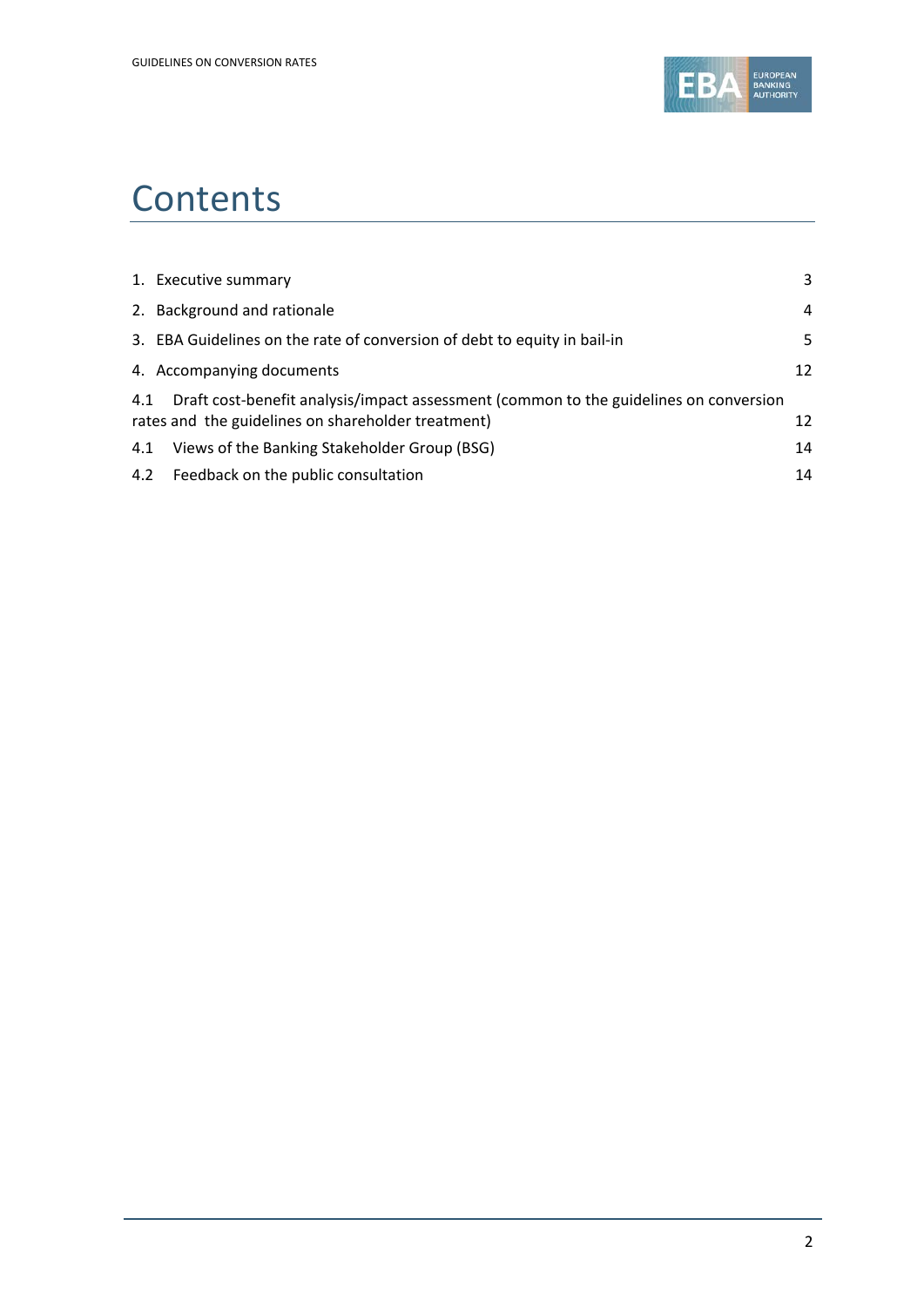

# 1. Executive summary

These guidelines are part of a series of EBA regulatory mandates under Directive 2014/59/EU (the Bank Recovery and Resolution Directive, BRRD) which aim to ensure that the bail-in power is an effective way of absorbing losses and recapitalising banks in resolution, and that resolution authorities and other stakeholders have a clear understanding of the terms on which it should be applied. Together with the guidelines concerning the interrelationship between the BRRD sequence of writedown and conversion and CRR/CRD IV, the guidelines on the treatment of shareholders in bail-in and any regulatory technical standards on valuation in resolution, they aim to clarify how valuation information should inform the determination of the terms of bail-in.

These EBA guidelines provide guidance to resolution authorities on the setting of conversion rates of debt to equity in accordance with Article 50 of the BRRD. Under that article the EBA is required to produce guidelines which indicate, in particular, how affected creditors may be appropriately compensated by means of the conversion rate, and the relative conversion rates that might be appropriate to reflect the priority of senior liabilities under applicable insolvency law.

The guidelines set out two guiding principles to which authorities should refer when setting conversion rates:

- i. When setting conversion rates resolution authorities should seek to ensure that no shareholder or creditor is expected to receive worse treatment than in insolvency (the 'no creditor worse off' principle), when applying both the bail-in tool and, to the extent necessary to uphold fundamental property rights, the power to write down or convert relevant capital instruments. This determination should be made on the basis of the valuation carried pursuant to Article 36 (4)(b) to (g) of the BRRD.
- ii. Subject to achieving the above, resolution authorities should set differential conversion rates only in order to respect the other principles in Article 34 of the BRRD.

The guidelines make clear that resolution authorities should use differential conversion rates only for the purposes of respecting the resolution principles and the 'no creditor worse off' safeguard. Where they are used, resolution authorities should set them so as to be reasonably confident that junior creditors and shareholders are not made worse off than in insolvency. Resolution authorities should avoid setting conversion rates which disproportionately benefit a particular class of creditors.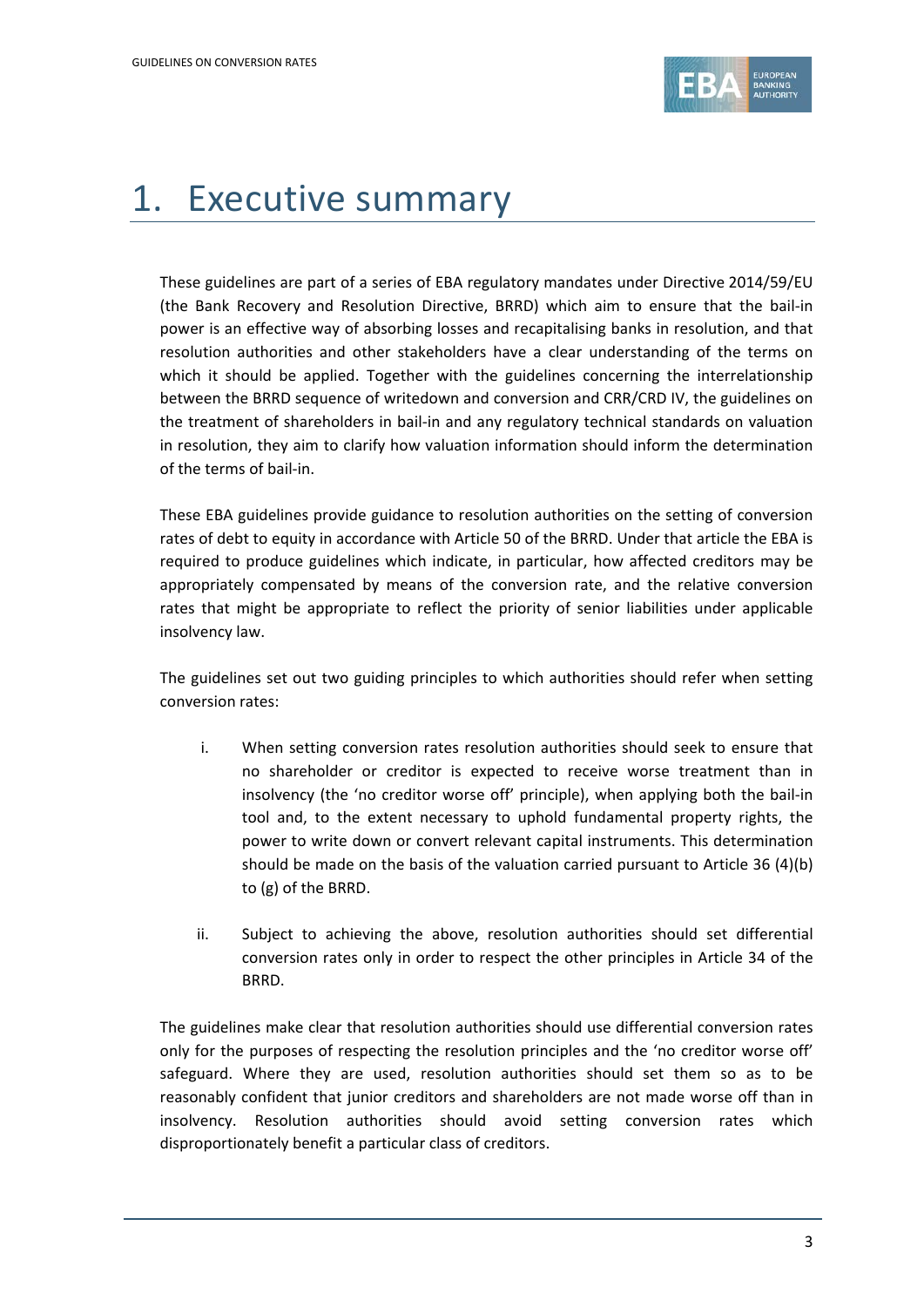

## 2. Background and rationale

The BRRD gives resolution authorities the power to convert certain liabilities to equity, namely relevant capital instruments and other liabilities eligible for bail-in. The ability to convert certain debt instruments issued by the institution being resolved to equity allows the resolution authority to ensure that the institution will have sufficient equity to absorb losses and maintain any necessary regulatory authorisations, so that it may continue operating as required following the resolution.

The BRRD allows resolution authorities to apply differential conversion rates to different classes of liability or capital instrument. Article 50 of that Directive requires that any differential conversion rates represent appropriate compensation for any loss incurred owing to the exercise of the write-down and conversion powers set out in Article 59. Article 50 also requires that, when differential conversion rates are applied, the rates applied to senior liabilities should be higher than those for subordinated liabilities.

The use of differential conversion rates by liability class might be necessary, in certain circumstances, to ensure that the 'no creditor worse off' safeguard of Article 75 is respected. This might be the case when, for example, equally ranking creditors have been excluded from bail-in, causing a greater level of write-down or conversion to be required for the liabilities not excluded. Setting a higher conversion rate would allow the resolution authorities to provide the affected creditors with more equity in the resolved firm, ensuring that they are no worse off than in insolvency.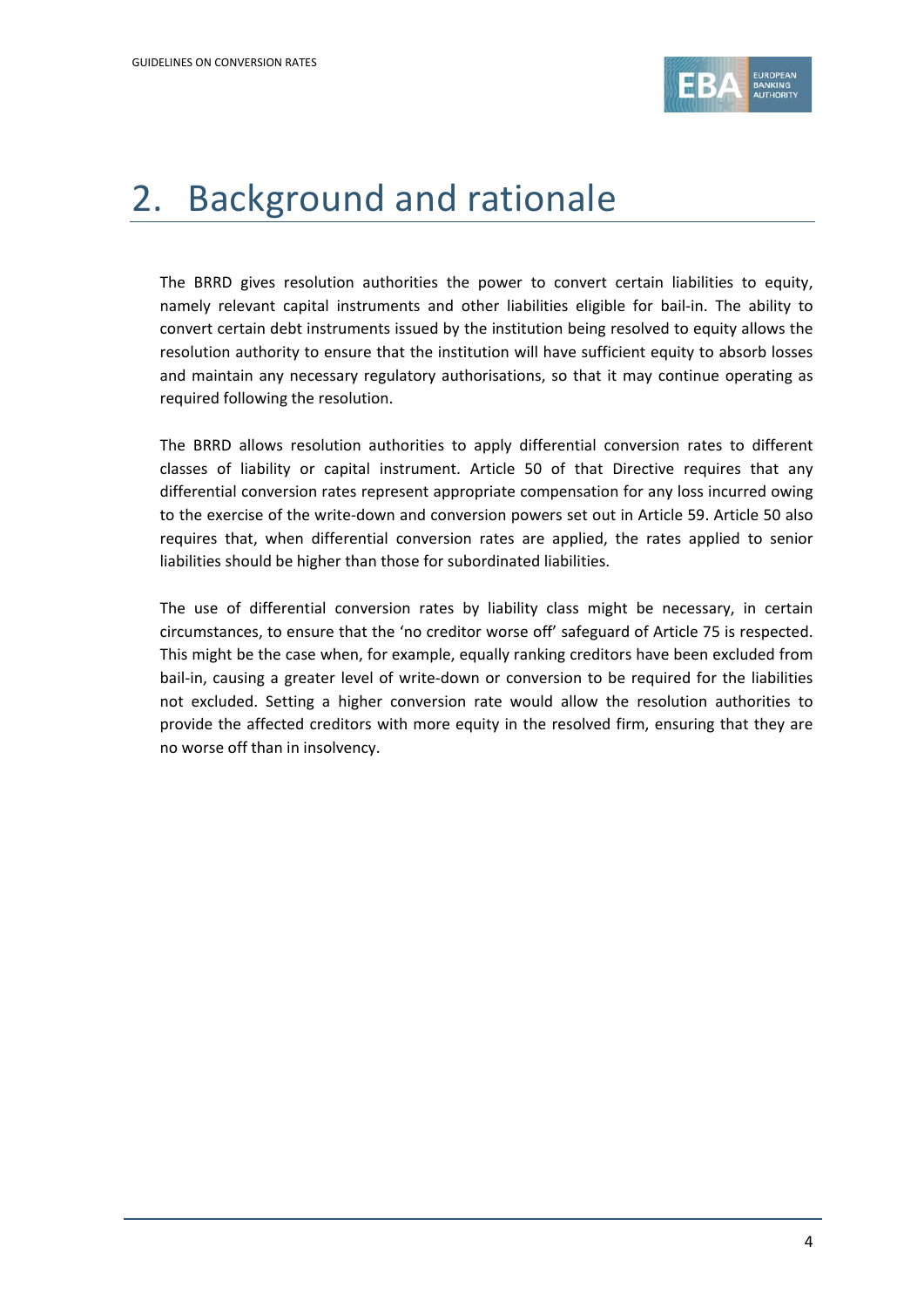

# 3. EBA Guidelines on the rate of conversion of debt to equity in bail-in

#### **Status of these guidelines**

- 1. This document contains guidelines issued pursuant to Article 16 of Regulation (EU) No 1093/2010 of the European Parliament and of the Council of 24 November 2010 establishing a European Supervisory Authority (European Banking Authority), amending Decision No 716/2009/EC and repealing Commission Decision 2009/78/EC as subsequently amended by Regulation (EU) No 1022/2013 (the EBA Regulation). In accordance with Article 16(3) of the EBA Regulation, competent authorities and financial institutions must make every effort to comply with the guidelines.
- 2. Guidelines set out the EBA's view of appropriate supervisory or resolution practices within the European System of Financial Supervision or of how Union law should be applied in a particular area. The EBA therefore expects all competent authorities and financial institutions to whom guidelines are addressed to comply with guidelines. Competent authorities to whom guidelines apply should comply by incorporating them into their supervisory practices as appropriate (e.g. by amending their legal framework or their supervisory processes), including where guidelines are directed primarily at institutions.

#### **Reporting requirements**

- 3. According to Article 16(3) of the EBA Regulation, resolution authorities must notify the EBA as to whether they comply or intend to comply with these guidelines, or otherwise with reasons for non-compliance, by two months after publication of the final translation. In the absence of any notification by this deadline, competent authorities will be considered by the EBA to be non-compliant. Notifications should be sent by submitting the form provided at Section 5 to [compliance@eba.europa.eu](mailto:compliance@eba.europa.eu) with the reference 'EBA/GL/2017/03'. Notifications should be submitted by persons with appropriate authority to report compliance on behalf of their competent authorities.
- 4. Notifications will be published on the EBA website, in line with Article 16(3).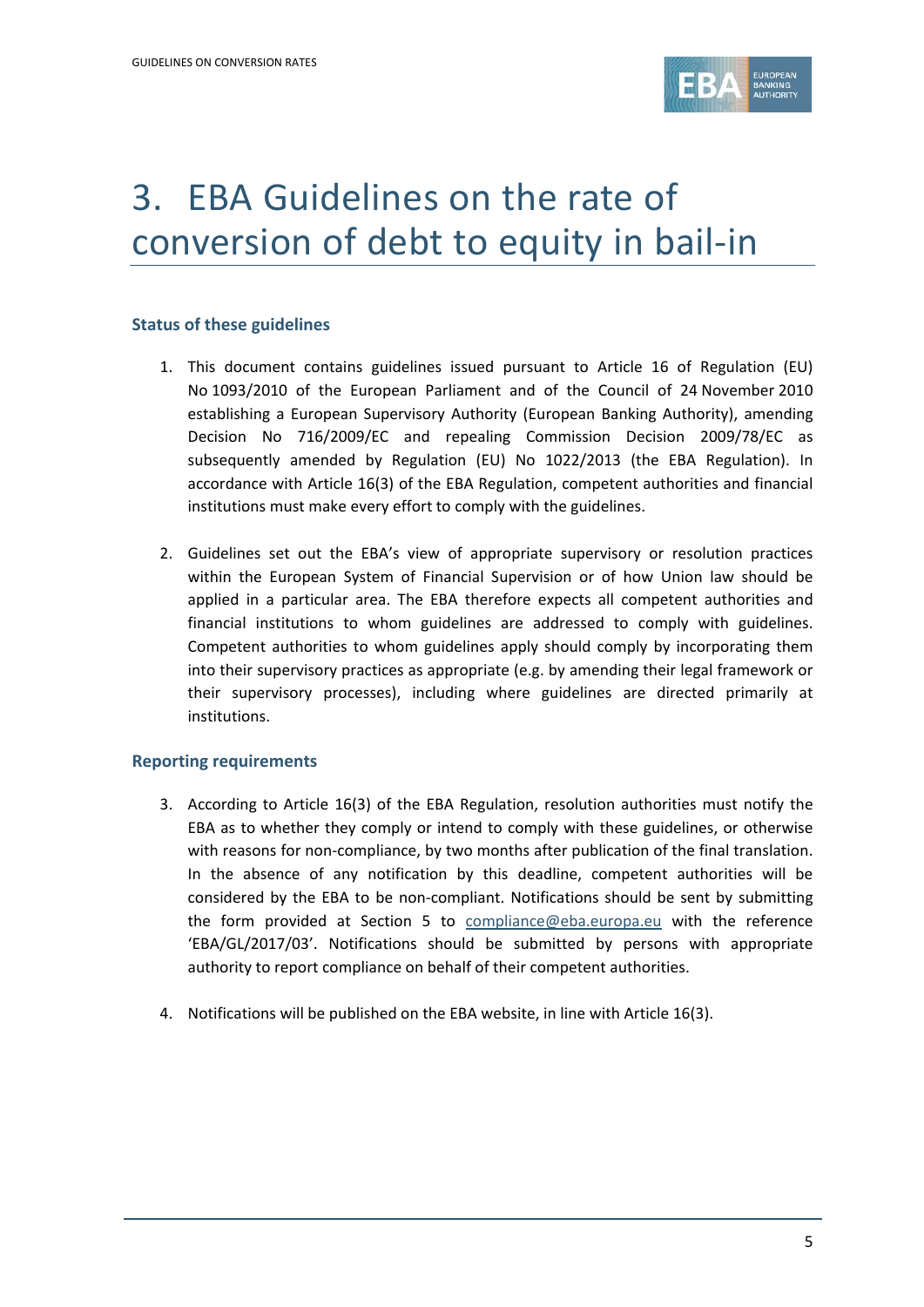

### **Title I – Subject matter, scope and definitions**

#### **1. Subject matter**

- 1.1.These guidelines, which have been prepared pursuant to Article 50(4) of Directive 2014/59/EU (the BRRD), are on the setting of conversion rates of debt to equity in bail-in. They are also relevant to the conversion of relevant capital instruments at the point of non-viability, because Article 60(3)(d) makes compliance with Article 50, including the EBA guidelines, a condition for converting the relevant capital instruments.
- 1.2.Article 50(1) provides that resolution authorities, when applying the bail-in tool, may apply a different rate of conversion to different classes of capital instruments and liabilities. If they do, this must be done in accordance with: (i) the principle that the conversion rate shall represent appropriate compensation to the affected creditor for any loss incurred through write-down or conversion (Article 50(2)); and (ii) the principle that conversion rates applicable to liabilities that are considered senior under applicable insolvency law shall be higher than the conversion rate applicable to subordinated liabilities (Article 50(3)).
- 1.3.Article 50(4) requires that these guidelines indicate, in particular, how affected creditors may be appropriately compensated by means of the conversion rate, and the relative conversion rates that might be appropriate to reflect the priority of senior liabilities under applicable insolvency law.
- 1.4.Resolution authorities are not obliged by the BRRD to set differential conversion rates, and may choose, when applying the bail-in tool or the power to write down or convert capital instruments, to convert each instrument or liability into equity at the same rate, provided that they achieve the resolution objectives and respect the sequence of write-down and conversion in Article 48, the resolution principles in Article 34, the right to property under the Charter of Fundamental Rights of the European Union and, in the case of the bail-in tool, the 'no creditor worse off' safeguard embodied in Article 75. These guidelines provide guidance on the setting of conversion rates taking those factors into consideration.
- 1.5.These guidelines provide for the setting of differential conversion rates for classes of instruments which differ in their ranking in the relevant national insolvency creditor hierarchy for either statutory or contractual reasons. They do not provide for any setting of differential conversion rates for classes of instruments which differ in, for example, their regulatory or accounting treatment, but not in their ranking in the relevant national insolvency creditor hierarchy.

#### **2. Scope and level of application**

1.6.These guidelines are addressed to resolution authorities if they are compensating creditors with differential conversion rates while applying the bail-in tool to an institution, an entity referred to in Article 1(b), (c), or (d) of the BRRD, or to claims or debt instruments that are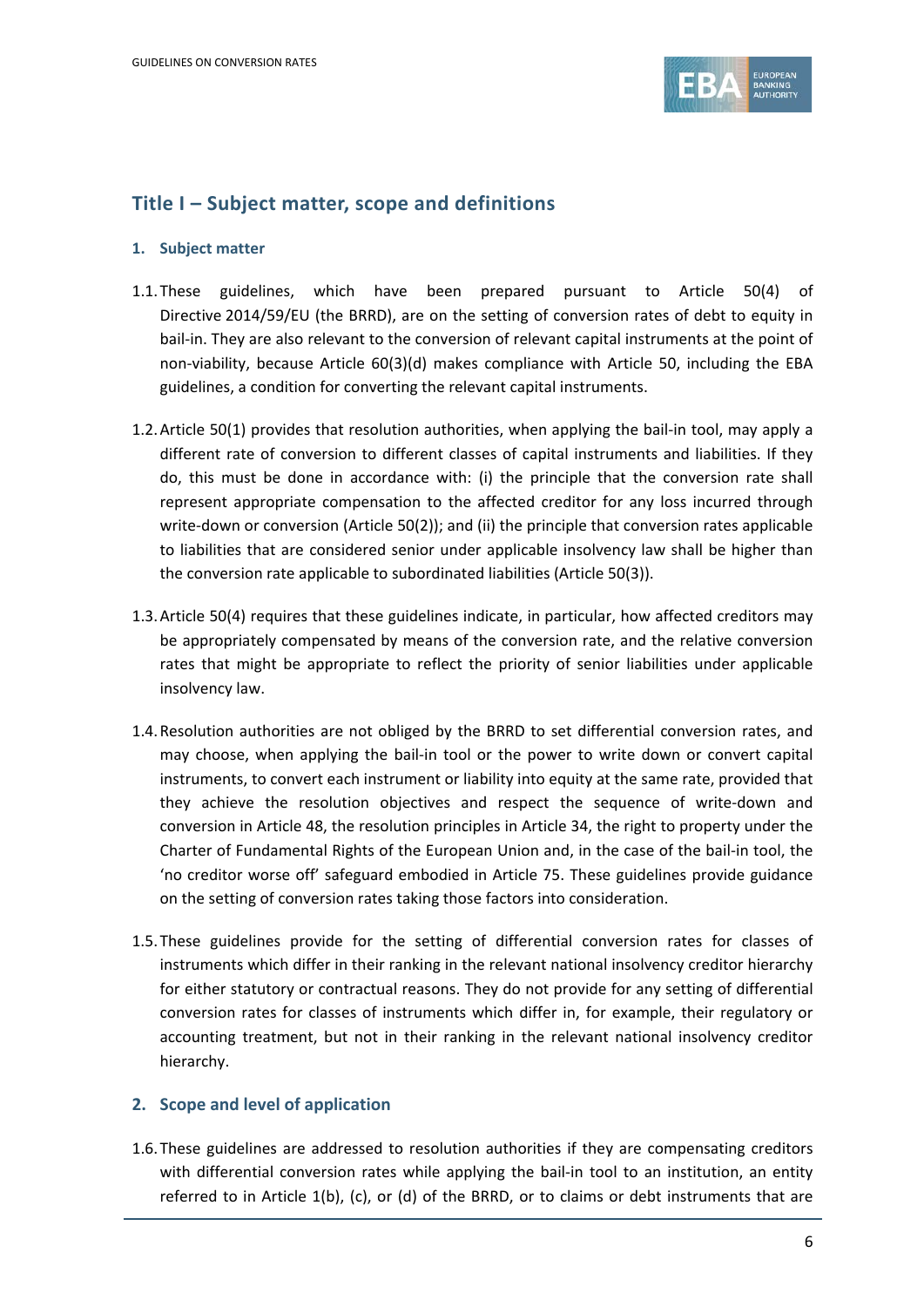

transferred to a bridge institution or under the sale of business tool or the asset separation tool and making use of the possibility of establishing differential conversion rates. They are also relevant to resolution authorities when applying the power to write down or convert relevant capital instruments at the point of non-viability. This is based on Article 60(3)(d), which requires that such instruments may be converted only when the conversion rate that determines the number of Common Equity Tier 1 instruments that are provided in respect of each relevant capital instrument complies with the principles set out in Article 50 and these guidelines.

### **Title II – Guidelines on the rate of conversion of debt to equity**

#### *Guiding principles*

- 1.7.The guiding principles set out below relate directly to the requirements of the BRRD, and do not extend the resolution principles or safeguards set out in that directive. They aim to clarify how resolution authorities, having regard to those principles and safeguards, may ensure that creditors may be appropriately compensated by means of a differential conversion rate.
- 1.8.**Guiding principle 1: no creditor worse off.** Resolution authorities should seek to ensure, when setting conversion rates, that no creditor or shareholder is expected to receive treatment which is worse than the treatment they would have received if the firm had entered national insolvency proceedings at the point at which the decision to trigger resolution is made. They should base their assessment of expected actual treatment on the valuation carried pursuant to Article 36  $(4)(b)$  to  $(g)$  the BRRD. They should base their assessment of expected treatment in insolvency on an estimate of the treatment that each class of shareholders and creditors would have been expected to receive if the firm were wound up under normal insolvency proceedings, as required by Article 36(8) of the BRRD.
- 1.9.When setting conversion rates when the bail-in tool or the power to write down or convert relevant capital instruments is used, resolution authorities should also assess whether appropriate regard has been had to the right to property under the EU Charter of Fundamental Rights.
- 1.10. **Guiding principle 2**: **creditor hierarchy.** Subject to achieving the aims of guiding principle 1, resolution authorities should set differential conversion rates only in order to achieve the resolution objectives or respect the other principles set out in Article 34 of the BRRD. In particular, when setting conversion rates resolution authorities should seek to ensure that:
	- a. shareholders of the institution under resolution bear first loss;
	- b. except where expressly otherwise provided in the BRRD, creditors of the institution under resolution bear losses after the shareholders and in accordance with the order of priority of their claims under normal insolvency proceedings; and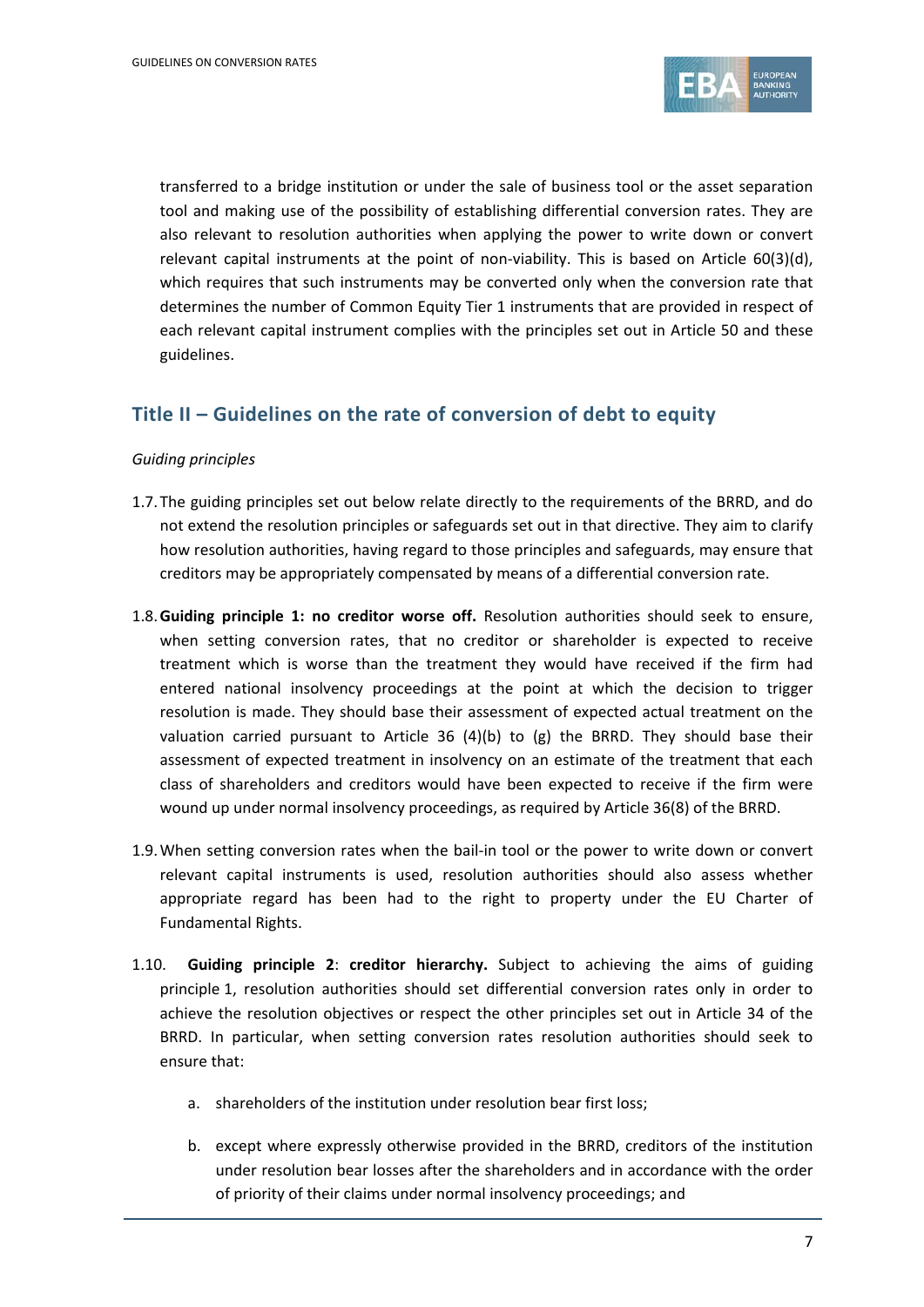

- c. creditors of the same class are treated in an equitable manner.
- 1.11. When setting conversion rates when applying the power to write down or convert relevant capital instruments provided in Article 59 of the BRRD, authorities should also ensure that shareholders bear first loss, creditors bear losses in accordance with the order of priority of their claims under normal insolvency proceedings, and creditors of the same class are treated in an equitable manner, unless this would be inconsistent with the need to have regard to the right to property under the EU Charter of Fundamental Rights.
- 1.12. Guidance on how resolution authorities should apply these guiding principles is set out below.

#### *Valuation*

- 1.13. Before applying the bail-in tool or the power to write down or convert capital instruments at the point of non-viability, a valuation of the assets and liabilities of the institution shall be made according to Article 36 (4) (b) to (g)of the BRRD. This must involve a fair, prudent and realistic valuation of the assets and liabilities of the firm.
- 1.14. That valuation is to inform a number of decisions to be taken by the resolution authority, including on the extent of cancellation or dilution of shares or other instruments of ownership and the extent of losses which should be recognised at the point of resolution. The valuation should include an estimate of the post-conversion equity value of new shares transferred or issued as consideration to holders of converted instruments.
- 1.15. Article 36(8) of the BRRD also requires that the valuation include an estimate of the treatment that each class of shareholders and creditors would have been expected to receive if the firm were wound up under normal insolvency proceedings. An ex post independent valuation must also be made according to Article 74(2) to determine whether the actual treatment that shareholders and creditors received as a result of the application of the bail-in tool was worse than that which they would have received had the firm entered normal insolvency proceedings (the ex post valuation).

*Applying guiding principle 1: ensuring that no creditor or shareholder is worse off than in insolvency*

- 1.16. **When applying the bail-in tool, authorities should set conversion rates so that for each shareholder or creditor the expected value of their combined equity and debt claims after application of resolution powers, according to the valuation carried pursuant to Article 36 (4)(b) to (g) of the BRRD, is equal to or greater than the expected value that they would have realised had the institution entered normal insolvency proceedings, according to the estimate produced pursuant to Article 36 (8) of the BRRD.**
- 1.17. **The write-down or conversion powers referred to in Article 59 of the BRRD may be applied on their own, not in conjunction with the exercise of the bail-in or any other**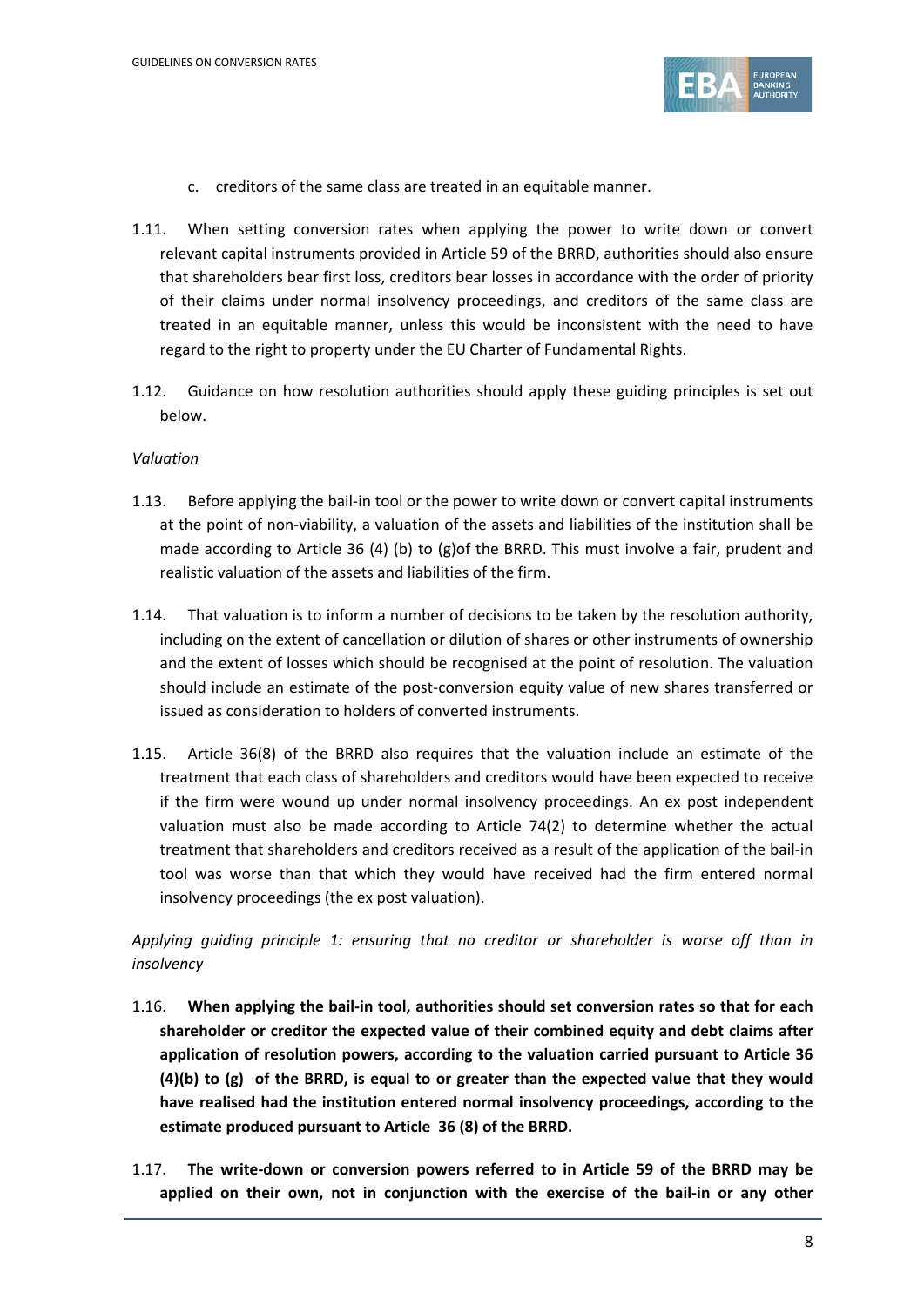

**resolution tool. In this case, if authorities choose to employ differential conversion rates they should set conversion rates so that for each shareholder or creditor the expected actual treatment they receive (as determined by the value of their combined equity and debt claims after application of resolution powers according to the valuation carried pursuant to Article 36 (4)(b) to (g) of the BRRD) is expected to be equal to or greater than the expected value that they would have realised had the institution entered normal insolvency proceedings, according to the estimate produced pursuant to Article 36 (8) of the BRRD , to the extent that is necessary to uphold fundamental property rights.**

- 1.18. Where creditor claims are fully written down, their claims no longer have any value. When a liability or other instrument is converted to equity, the equity claim may have more, less, or the same value as the original converted debt claim. The value of this equity claim must form part of the assessment of the actual treatment received by a creditor.
- 1.19. Where the total estimated value of equity received by the affected creditors following write-down and conversion is expected to be greater than the aggregate amount of debt claims written down or converted to equity, guiding principle 1 can be satisfied with no application of differential conversion rates.
- 1.20. Where the total expected value of the equity received by the affected creditors following write-down and conversion is lower than the aggregate amount of debt claims written down or converted to equity, differential conversion rates may be necessary.
- 1.21. Where there is a need to set differential conversion rates to prevent creditors from being made worse off than in insolvency or to protect fundamental property rights or other resolution objectives, the conversion rates should be set so that senior creditors are not expected to be made worse off than in insolvency or so that fundamental property rights are protected. Resolution authorities should not set differential conversion rates which transfer more value to senior creditors than is necessary to respect guiding principle 2, to prevent senior creditors being made worse off than in insolvency, or to protect fundamental property rights or other resolution objectives.
- 1.22. For any creditor whose claim has been wholly converted to equity, the expected value of equity they receive should therefore be *at least* as large as their expected recovery in insolvency.
- 1.23. For any creditor whose claim has been only partially converted to equity, the expected value of equity they receive should therefore be *at least* as large as their expected recovery in insolvency, less the expected value of their remaining debt claim.

*Applying guiding principle 2: respecting the other Article 34 principles for resolution* 

1.24. **Authorities should set conversion rates to ensure, as far as reasonably possible and subject to respecting creditor safeguards and fundamental property rights, that the creditor hierarchy is fully respected. This means that if a given class of creditor is expected to take a**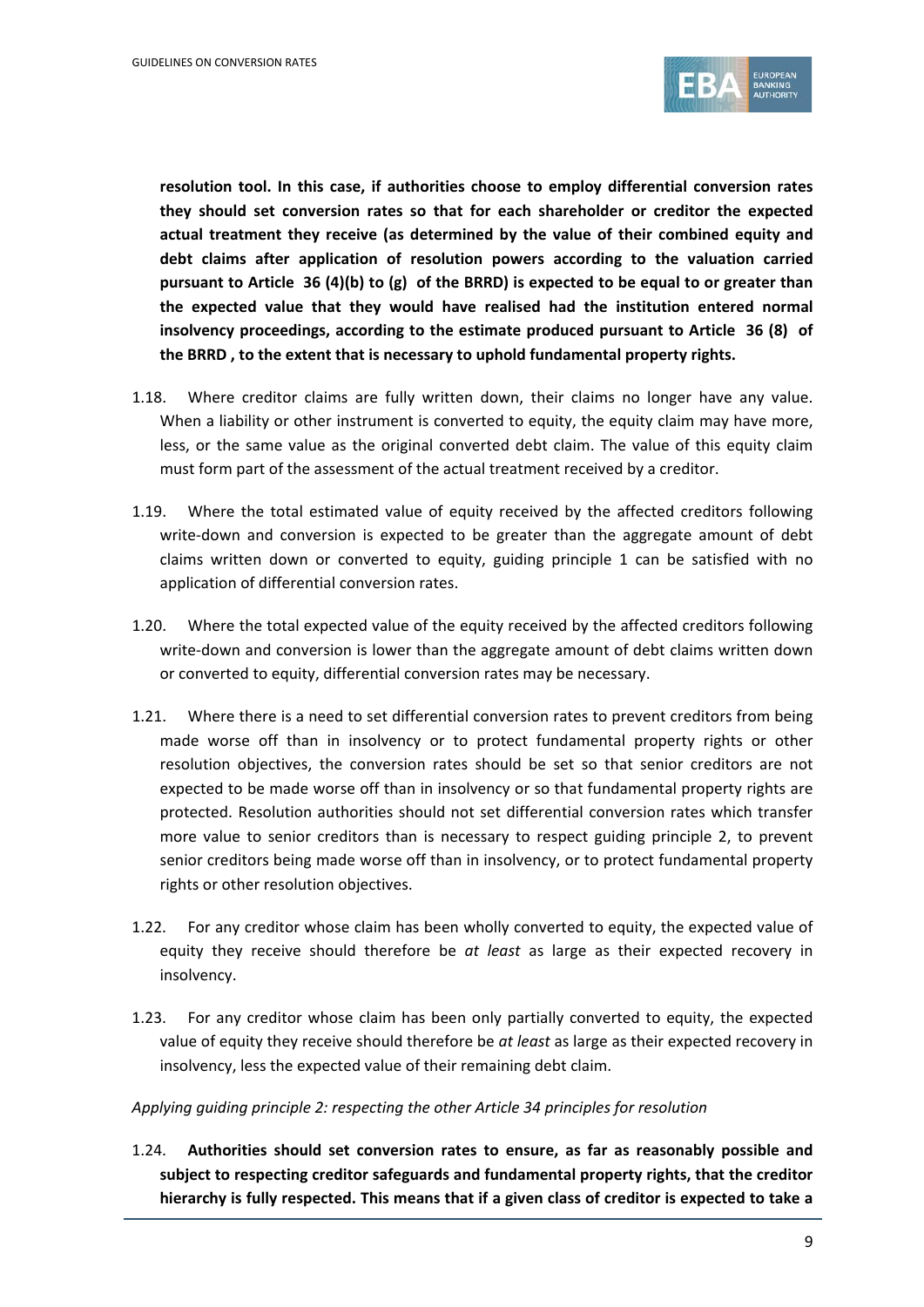

**loss – that is, if the total value of remaining debt and equity claims after the application of resolution powers, according to the valuation carried pursuant to Article 36 (4)(b) to (g) of the BRRD, is less than the value of the claims of that class before resolution – the resolution authority should set a conversion rate equal to or close to zero for all more junior classes of liabilities and instruments.**

- 1.25. This means that shareholders will take the first loss. Any value preserved by resolution will be allocated first to senior and subordinated creditors' claims. As such, differential conversion rates aim to ensure that the creditors bear losses after the shareholders in accordance with the order of priority of the claims under insolvency. However, conversion rates may be set that allow the original shareholders (and shareholders whose claims resulted from the conversion of relevant capital instruments at the point of non-viability) to retain some claims with positive value, or for equity to be shared in some proportion by two or more classes of creditors. Shareholders could retain some positive value when there is no need to write down any creditors, i.e. where the bail-in requires only conversion.
- 1.26. Equity could be shared in some proportion by two or more classes of creditors where one creditor class had been fully converted to equity but more conversion were still required, and the partial or full conversion of the more senior creditor class did not result in a loss (i.e. the more senior creditors receive a total debt and equity claim value at least equal to the value of their original debt claim).

#### *Final provisions*

- 1.27. **Resolution authorities should apply differential conversion rates only where necessary to meet the guiding principles above.** Where there are no significant concerns about protecting creditor safeguards or fundamental property rights, and resolution authorities are satisfied that applying the same conversion rates would comply with the Article 34 principles and achieve the resolution objectives, there should not be any need for differential conversion rates.
- 1.28. **Where differential conversion rates are applied, authorities should set the conversion rates so that they are reasonably confident that junior creditors or shareholders are not made worse off than in insolvency (in the case of bail-in) and that their fundamental property rights are protected.** This means that conversion rates for senior creditors should not be disproportionately high. Disproportionate benefit would arise if such creditors would be expected to have claims of a significantly higher value under the estimate produced pursuant to Article 36 (8) of the BRRD.

### **Title III – Final provisions and implementation**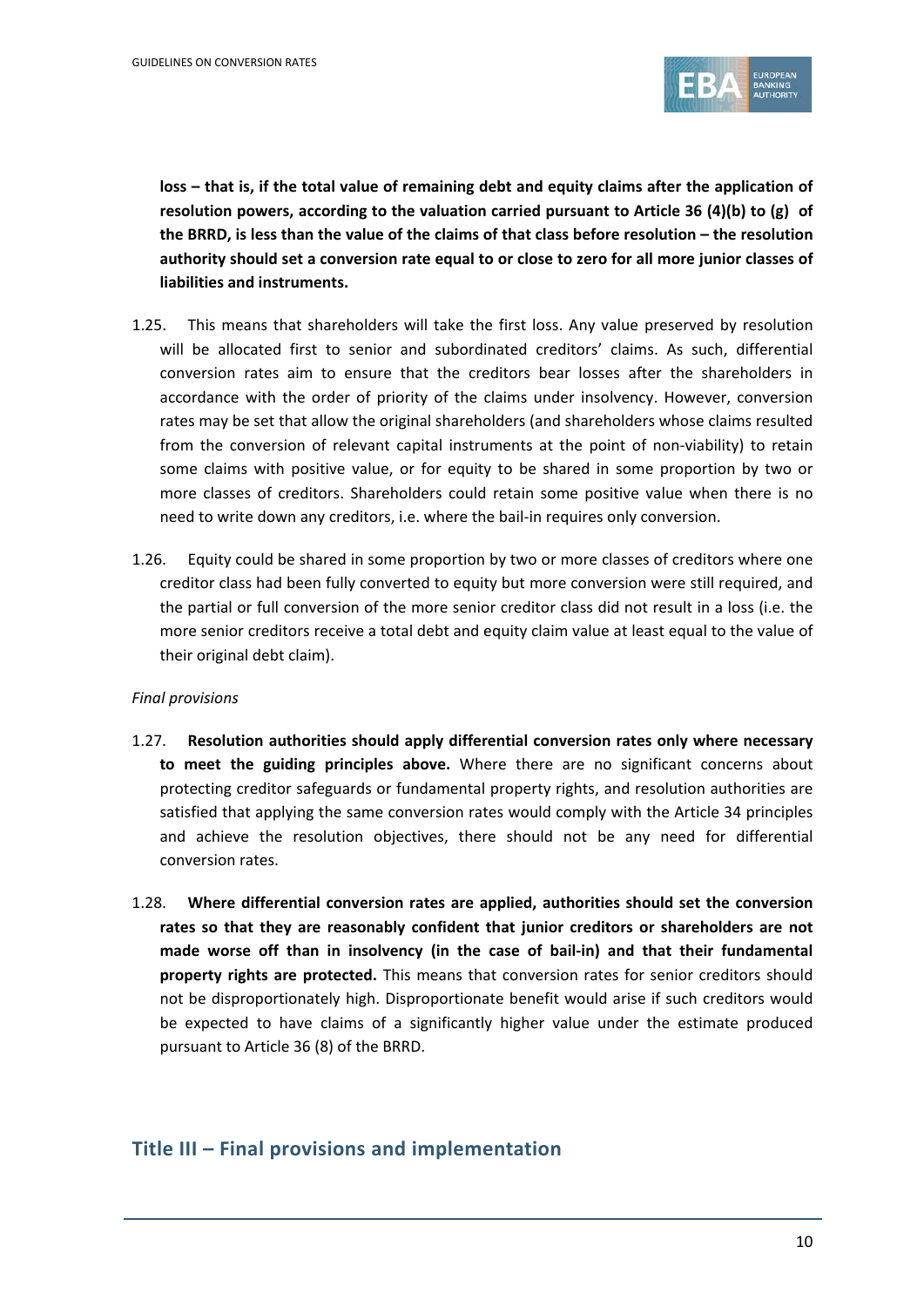

These guidelines should be implemented into national resolution practices by relevant resolution authorities by 6 months after publication.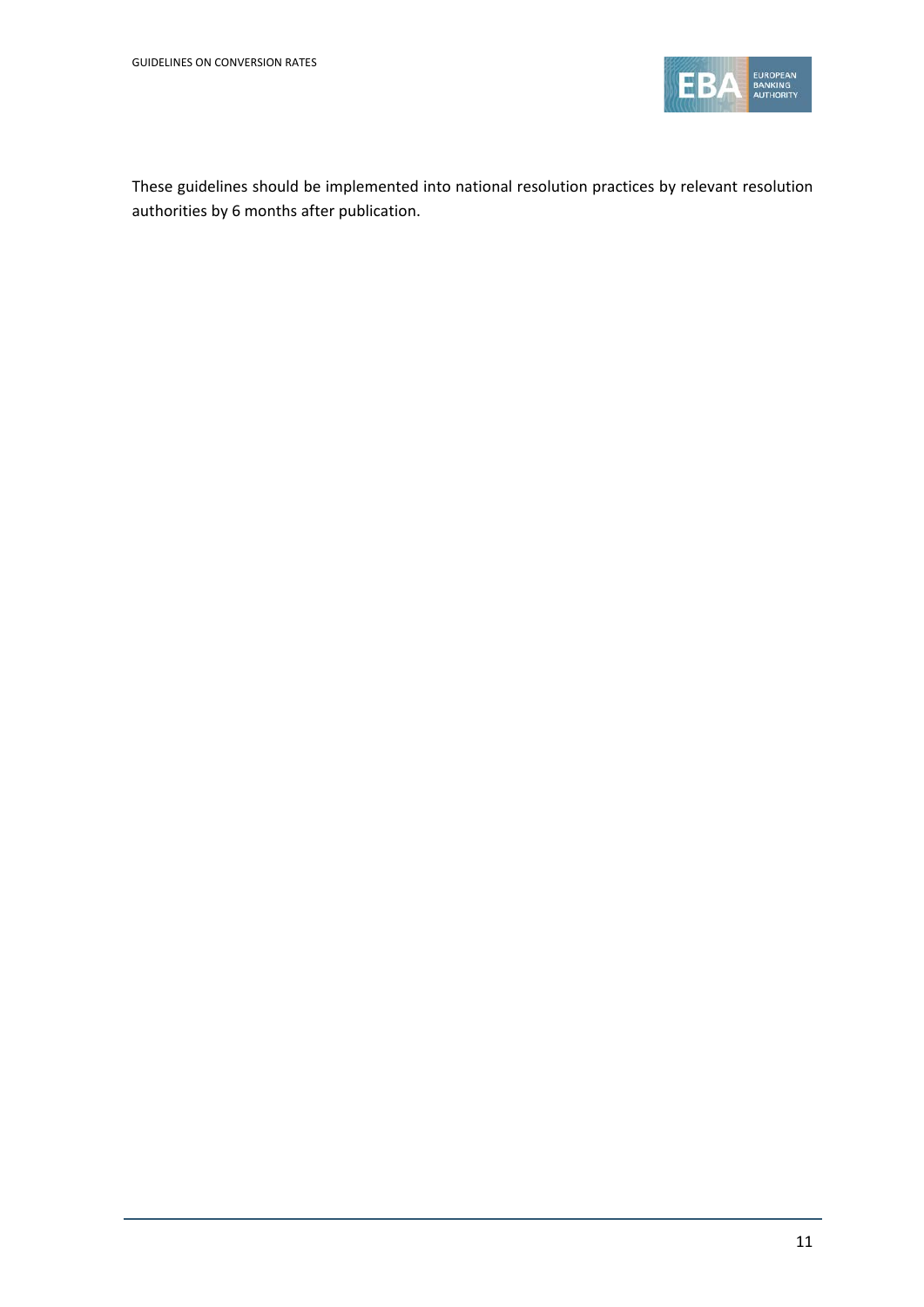

## 4. Accompanying documents

## 4.1 Draft cost-benefit analysis/impact assessment (common to the guidelines on conversion rates and the guidelines on shareholder treatment)

#### Introduction

The EBA is mandated under Article 47(6) of the BRRD to issue guidelines on the circumstances in which cancellation, transfer, or severe dilution of shares and other instruments of ownership would be appropriate. Article 50(4) provides for guidelines on how resolution authorities should set rates of conversion from debt into equity when using the bail-in power.

As per Article 16(2) of the EBA regulation (Regulation (EU) No 1093/2010 of the European Parliament and of the Council), any Guidelines developed by the EBA shall be accompanied by an Impact Assessment (IA) annex which analyses 'the potential related costs and benefits'. Such annex shall provide the reader with an overview of the findings as regards the problem identification, the options identified to remove the problem and their potential impacts.

This annex therefore presents an impact assessment with cost-benefit analysis of the provisions included in the guidelines. Given the nature of the guidelines, the impact assessment is high level and qualitative in nature.

#### Problem definition

The mandates of Article 47(6) and Article 50(4) require the EBA to issue guidelines on how resolution authorities should set rates of conversion from debt to equity, and on the circumstances in which cancellation, transfer, or severe dilution of shares and other instruments of ownership as part of a bail-in or the exercise of the power to write down or convert capital instruments would be appropriate.

Since Article 36 of the BRRD mandates the preparation of an independent valuation to inform decisions including the extent of cancellation or dilution or shares, the main question which needs to be addressed is how the choice of action should be informed by this valuation. The choice is also constrained by the need to achieve the resolution objectives of Article 31 of the BRRD and the resolution principles of Article 34 of the BRRD.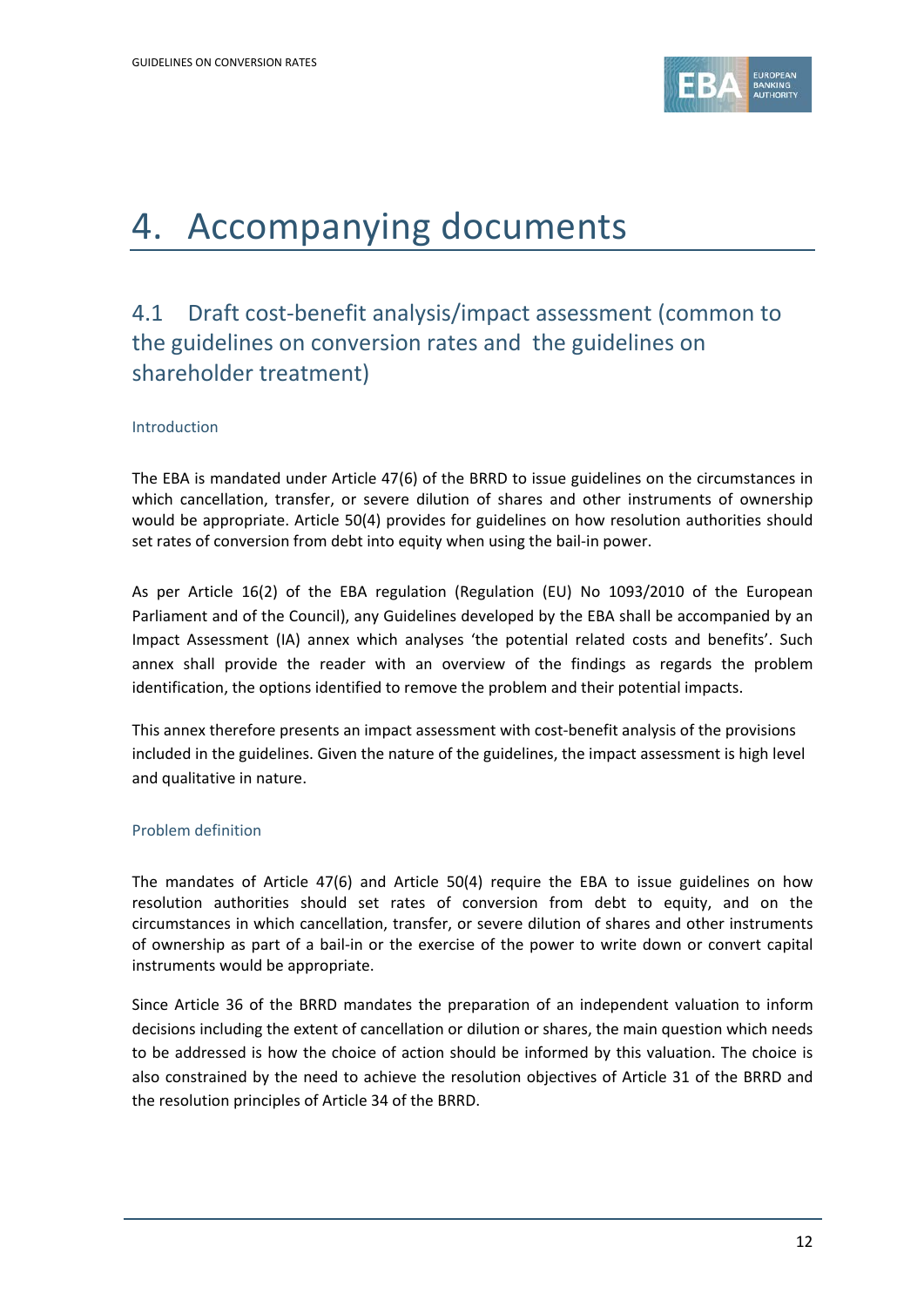

#### Regulatory and specific objectives

The specification of the treatment of capital instruments in the write-down sequence in the BRRD serves two main regulatory objectives:

- a) First, to ensure that capital instruments are able to meet their primary purpose of absorbing losses in the sequence envisaged in the BRRD when a resolution power, or the power to write-down and convert capital instruments at the point of non-viability, is applied.
- b) Second, to allow institutions and investors to form clear expectations about the treatment of capital instruments and eligible liabilities in resolution, enabling efficient pricing and market discipline. These objectives must be met while ensuring appropriate protection for the property rights of shareholders and creditors of the institutions, as provided for in the resolution principles and safeguards of the BRRD.

The specific objective of these guidelines is to enable resolution authorities, and other stakeholders, to make effective use of valuation information and to form clear expectations about the likely treatment of shareholders and creditors.

#### Options considered

Three options for the general approach to developing these guidelines were considered.

- a. Option 1: provide only general criteria and guiding rules.
- b. Option 2: provide only clarification on specifically identified operational issues.
- c. Option 3: provide both.

The EBA has considered whether it would be more appropriate to provide general criteria for resolution authorities to apply in the circumstances of individual resolution cases, or to provide a more specific discussion of how particular types of instrument would be affected by the writedown sequence.

Option 1 could be expected to deliver objective b) less well, providing only a relatively small benefit to investors and institutions, as the additional clarity would be limited. Investors might need considerable understanding of the resolution framework in order to understand clearly how these criteria would be applied. This might result in a higher risk premium being applied to institutions' funding costs than if investors had full information, and/or in unexpected adjustments in risk premia if resolution actions were unexpected.

Option 2 could be expected to deliver objective a) less well. Limiting the scope of the guidelines to particular situations could increase the likelihood that resolution authorities would encounter situations not covered by the guidelines where the appropriate conversion rate was not clear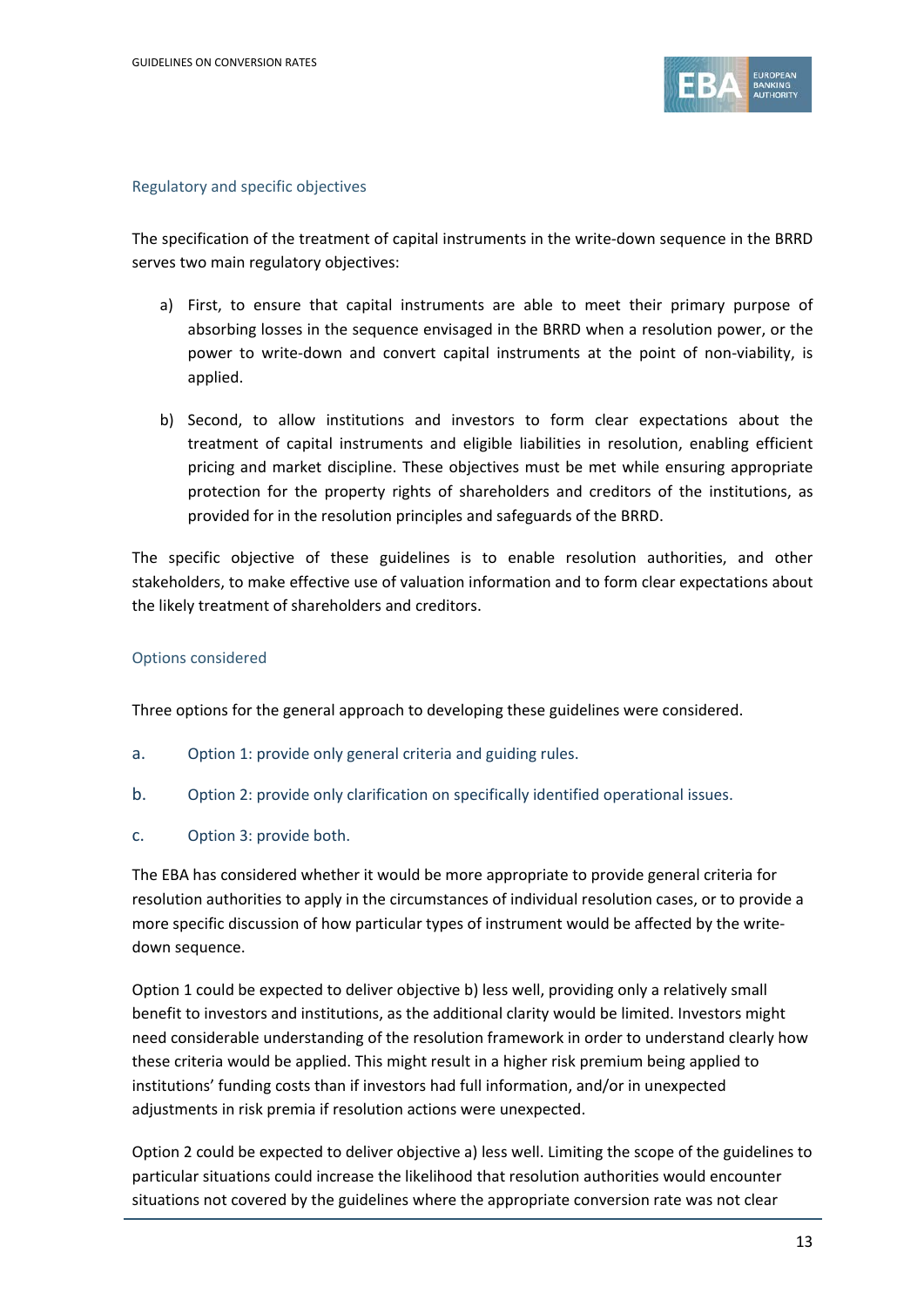

from the Level 1 text. They might then be more cautious about exercising their powers to write down or convert those instruments. This risk could be mitigated by including a more comprehensive categorisation of resolution situations in the guidelines, at the cost of increasing the complexity of the guidelines and failing to be future-proof.

The EBA's view is that the best way of balancing these concerns is to combine the two approaches, providing general criteria which resolution authorities may apply in any circumstances, and specific discussion of how these criteria apply to some common specific issues. Resolution authorities are also expected to benefit from symmetrical information and more effective and efficient cooperation across jurisdictions. Option 3 is therefore selected as the preferred option.

## 4.1 Views of the Banking Stakeholder Group (BSG)

The BSG agreed to a large extent with the content of these guidelines, and the related draft guidelines on treatment of shareholders in bail-in. They felt that the draft guidelines provide adequate guidance on what conversion rates are appropriate or inappropriate for resolution authorities to set.

The BSG emphasised, however, that the resolution authority's decisions about how to treat shareholders will be determined by the results of the ex-ante valuations, and these guidelines will therefore only be as effective in meeting their goals as the underlying valuations are. They added that this task would be made more difficult in the case of cross-border groups, due to the lack of harmonisation of insolvency law across the European Union.

## 4.2 Feedback on the public consultation

The EBA publicly consulted on the draft guidelines.

The consultation period lasted for three months and ended on 6 February 2015. Five responses were received, of which three were published on the EBA website.

This paper presents a summary of the key points and other comments arising from the consultation, the analysis and discussion triggered by these comments and the actions taken to address them if deemed necessary.

In many cases several industry bodies made similar comments or the same body repeated its comments in response to different questions. In such cases, the comments, and the EBA's analysis, are included in the section of this paper where the EBA considers them most appropriate.

Changes to the draft guidelines have been incorporated as a result of the responses received during the public consultation.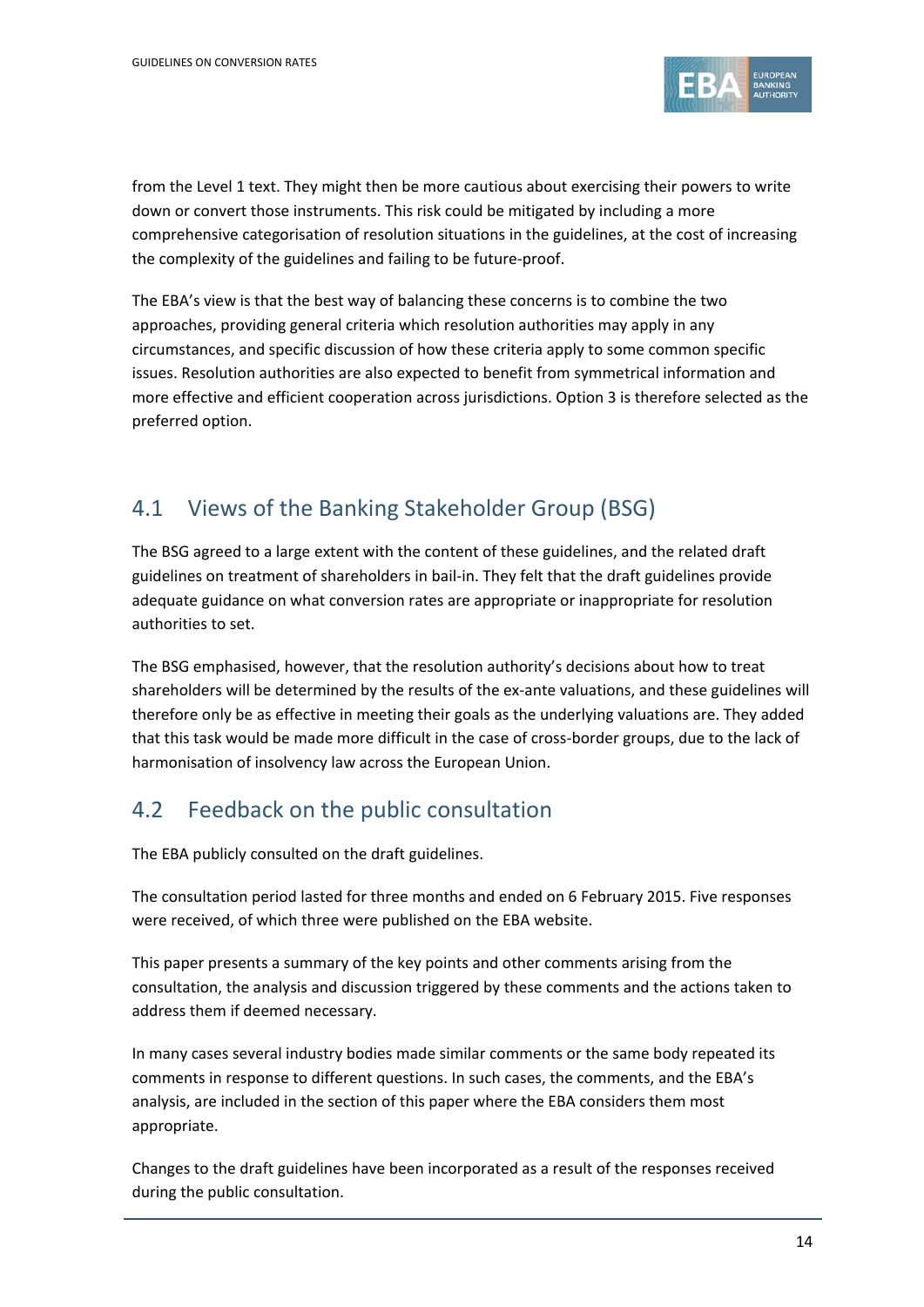

#### **Summary of key issues and the EBA's response**

Most respondents supported the overall approach of the guidelines, but noted that their successful application would depend on the quality of the valuation information underpinning this approach.

Several respondents felt that the guidelines could be clarified by the addition of numerical examples and, possibly, of models. The EBA notes that the use of numerical examples in guidelines, although it can provide useful illustrations, does not in itself resolve ambiguities about how to interpret the text. There is no simple model for application of conversion rates which is sufficiently general to accommodate the differences in corporate organisation and national insolvency law which will affect the creditor hierarchy.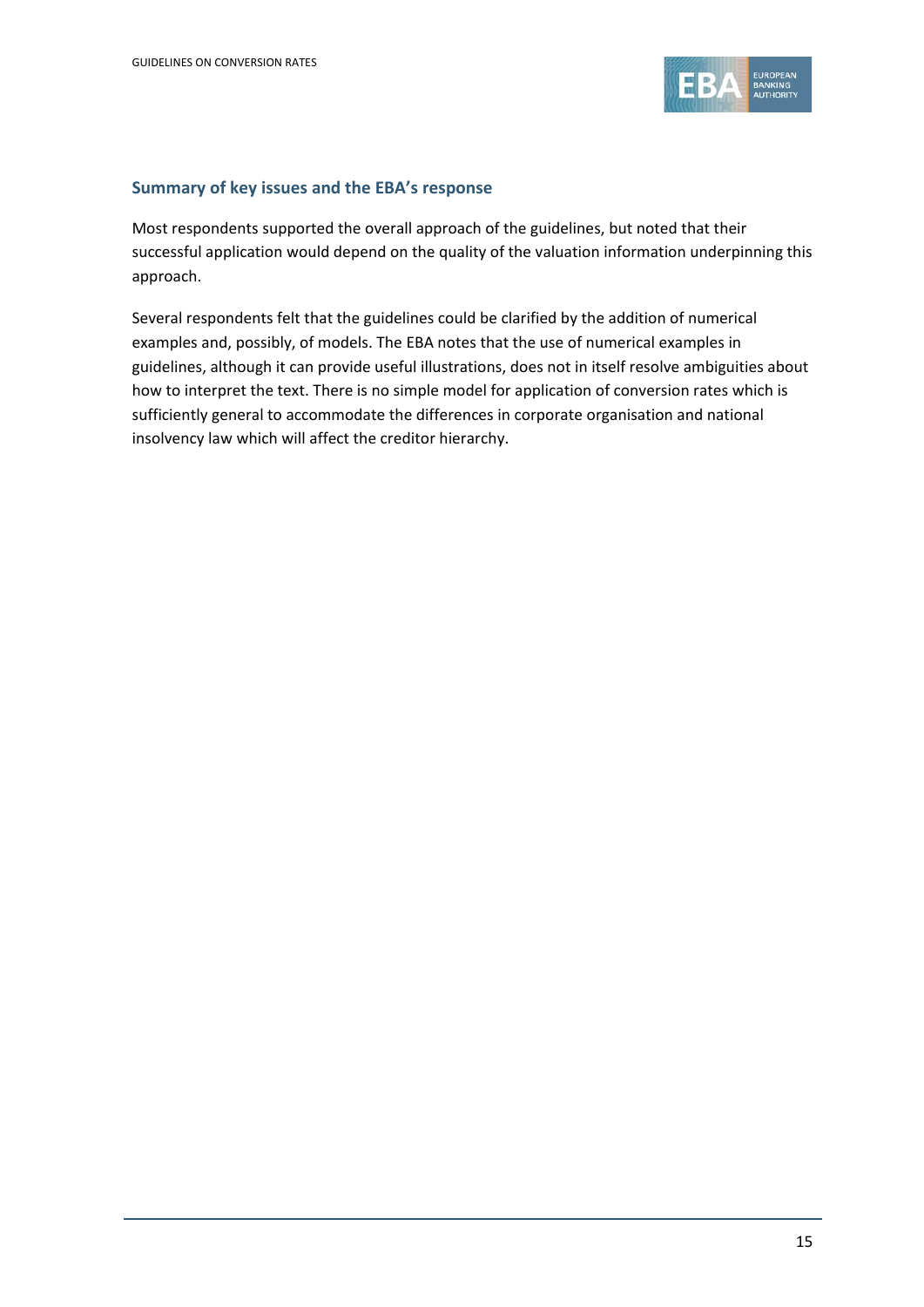

### **Summary of responses to the consultation and the EBA's analysis**

| <b>Comments</b>                             | <b>Summary of responses received</b>                                                                                                                                                                                                                                   | <b>EBA analysis</b>                                                                                                                                                                                                                                                                                                                                                                                                                                                                                                                                     | <b>Amendments to</b><br>the proposals |  |  |  |
|---------------------------------------------|------------------------------------------------------------------------------------------------------------------------------------------------------------------------------------------------------------------------------------------------------------------------|---------------------------------------------------------------------------------------------------------------------------------------------------------------------------------------------------------------------------------------------------------------------------------------------------------------------------------------------------------------------------------------------------------------------------------------------------------------------------------------------------------------------------------------------------------|---------------------------------------|--|--|--|
| <b>General comments</b>                     |                                                                                                                                                                                                                                                                        |                                                                                                                                                                                                                                                                                                                                                                                                                                                                                                                                                         |                                       |  |  |  |
| Critical link to valuation                  | Several respondents noted that the guidelines could<br>achieve their objectives only on the basis of a sound set<br>of valuations and conversion rates, and flagged the<br>challenges of producing those - in particular of<br>estimating insolvency outcomes ex ante. | These guidelines should be read in conjunction with<br>the Guidelines on conversion rates in bail-in and any<br>future RTS on valuation in resolution.                                                                                                                                                                                                                                                                                                                                                                                                  | None.                                 |  |  |  |
|                                             | One respondent felt that shareholders and creditors<br>should have a right to provide opinions on the valuation.                                                                                                                                                       | This would be beyond the scope of these guidelines,<br>and in addition might prevent the resolution<br>authority from acting swiftly.                                                                                                                                                                                                                                                                                                                                                                                                                   |                                       |  |  |  |
| 'No creditor worse off'<br>(NCWO) principle | Two respondents asked whether the NCWO protection<br>applies in the same way when the power to write down<br>or convert capital instruments referred to in Article 59<br>of the BRRD (the PONV power) is applied.                                                      | EBA guidelines cannot provide definitive<br>interpretations of the Level 1 text. We note,<br>however, that the PONV power is not a resolution<br>action and has a different set of conditions for use,<br>whereas Articles 74 and 75 of the BRRD explicitly<br>provide safeguards for institutions under resolution.<br>Nevertheless, resolution authorities, as public<br>authorities, must in all circumstances consider their<br>duty to act in accordance with the protection for<br>property rights under the EU Charter of<br>Fundamental Rights. | None.                                 |  |  |  |
|                                             | One respondent felt that resolution authorities'<br>freedom to treat creditors of equal insolvency ranking<br>differently should be reviewed.                                                                                                                          | While this would be beyond the scope of these<br>guidelines, the guidelines do seek to identify the<br>principles resolution authorities should apply when                                                                                                                                                                                                                                                                                                                                                                                              |                                       |  |  |  |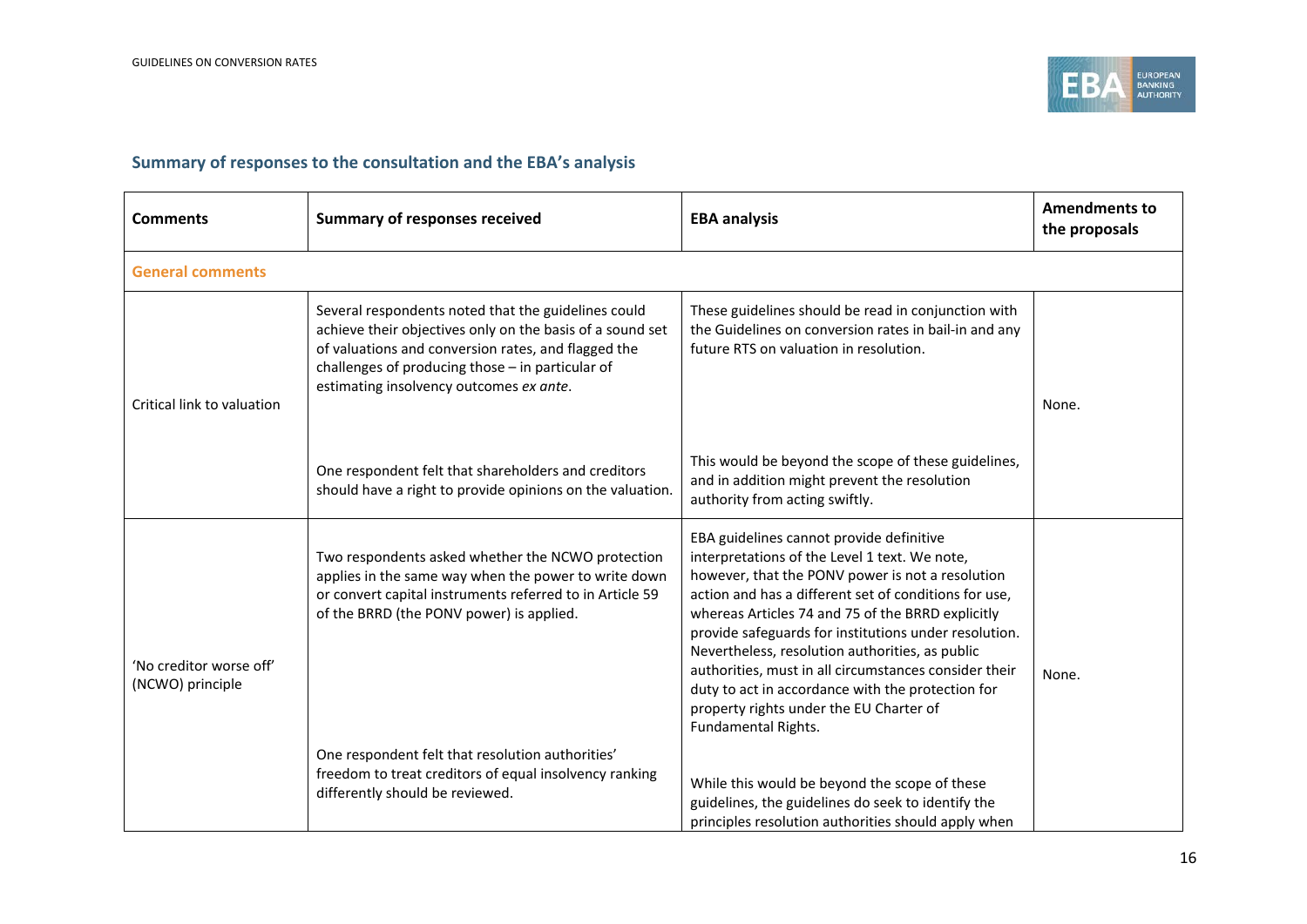

| <b>Comments</b>          | <b>Summary of responses received</b>                                                                                                                                                                                                                                                                                                                                 | <b>EBA analysis</b>                                                                                                                                                                                                                                                                                                                                                                                                                                                                                                                                                                                                                                                                                                                                                                  | <b>Amendments to</b><br>the proposals                                                                                                                                                                      |
|--------------------------|----------------------------------------------------------------------------------------------------------------------------------------------------------------------------------------------------------------------------------------------------------------------------------------------------------------------------------------------------------------------|--------------------------------------------------------------------------------------------------------------------------------------------------------------------------------------------------------------------------------------------------------------------------------------------------------------------------------------------------------------------------------------------------------------------------------------------------------------------------------------------------------------------------------------------------------------------------------------------------------------------------------------------------------------------------------------------------------------------------------------------------------------------------------------|------------------------------------------------------------------------------------------------------------------------------------------------------------------------------------------------------------|
|                          |                                                                                                                                                                                                                                                                                                                                                                      | using the discretion granted by the Level 1 text. The<br>EBA notes that a strict requirement to treat all<br>creditors of equal insolvency ranking equally would<br>be likely to create operational impediments to<br>resolution in many cases.                                                                                                                                                                                                                                                                                                                                                                                                                                                                                                                                      |                                                                                                                                                                                                            |
| Buffers/additional value | One respondent thought that, given the possibility of<br>adjustments to the final valuation, a temporary buffer of<br>undistributed equity might be needed. They also felt<br>that the EBA should consider including additional<br>principles on the distribution of any additional value<br>once the NCWO and creditor hierarchy principles have<br>been satisfied. | There may indeed be circumstances in which the<br>resolution authority does not immediately distribute<br>some or all of the equity in the resolved institution,<br>to allow for the completion of valuation work (see,<br>for instance, the discussion of bail-in mechanics in<br>the Bank of England's publication 'Approach to<br>Resolution'). The guidelines are not intended to<br>prevent this and do not prescribe the timing of any<br>redistribution of equity.<br>The EBA's view is that, in the unlikely event that the<br>economic value of the bank following resolution is<br>more than enough to equal the full value of all<br>creditors' pre-resolution claims, the Level 1 text<br>provides sufficient guidance as to the principles<br>which should be followed. | None.                                                                                                                                                                                                      |
| Level of detail          | Several respondents felt that the guidelines could be<br>clarified by the addition of numerical examples and,<br>possibly, of models.                                                                                                                                                                                                                                | The EBA notes that the use of numerical examples in<br>guidelines, although it can provide useful<br>illustrations, does not in itself resolve ambiguities<br>about how to interpret the text. We were not able to<br>identify a model for application of conversion rates<br>which was sufficiently general to accommodate the<br>differences in corporate organisation and national<br>insolvency law which will affect the creditor<br>hierarchy.                                                                                                                                                                                                                                                                                                                                 | None, but the EBA<br>will consider other<br>avenues to provide<br>numerical<br>illustrations of the<br>combined effects of<br>these guidelines and<br>any future technical<br>standards on<br>valuation in |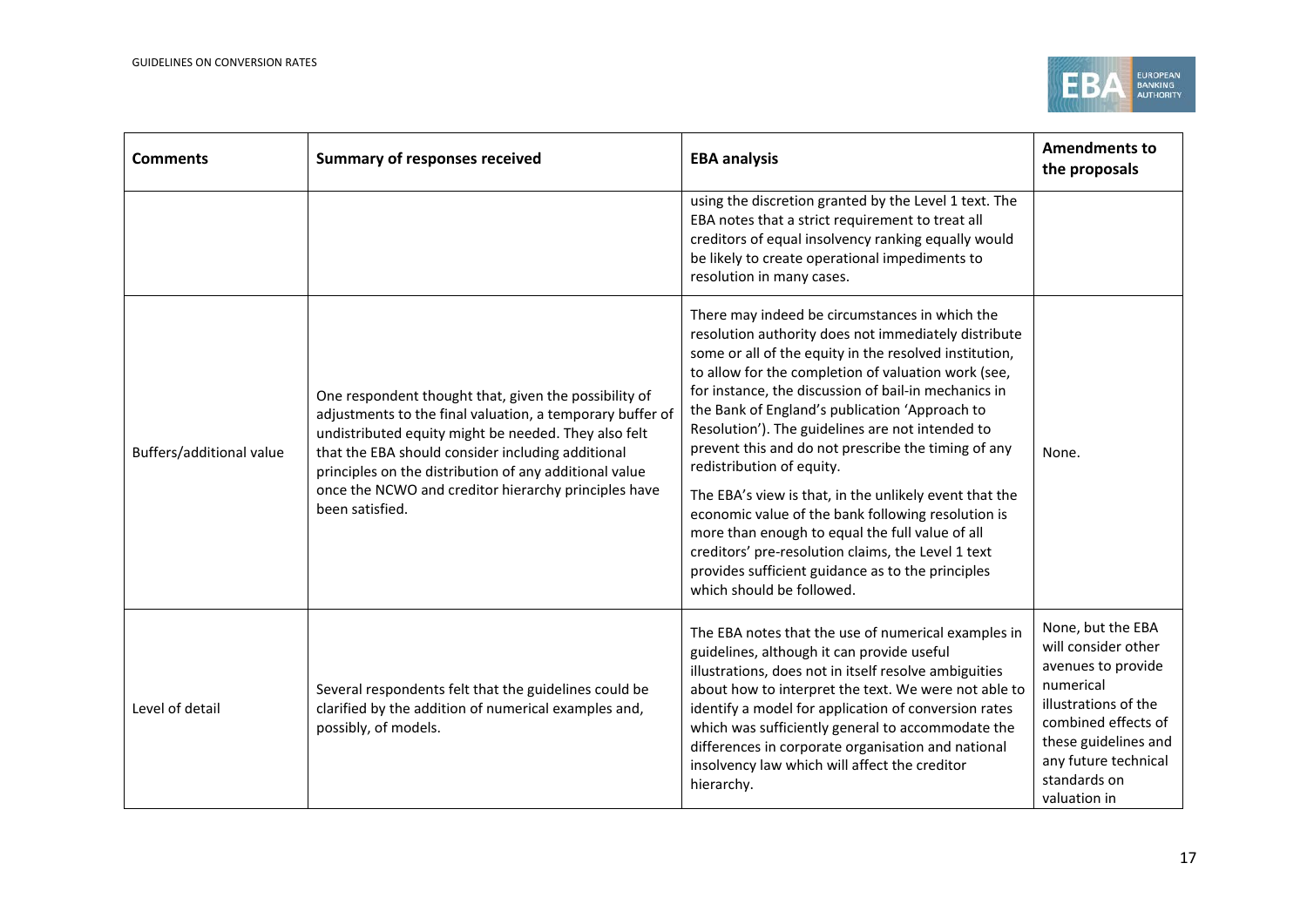

| <b>Comments</b>                                                                                        | <b>Summary of responses received</b>                                                                                                                                                                                                                                                                                                                                                                 | <b>EBA analysis</b>                                                                                                                                                                                                                                              | <b>Amendments to</b><br>the proposals |  |  |  |
|--------------------------------------------------------------------------------------------------------|------------------------------------------------------------------------------------------------------------------------------------------------------------------------------------------------------------------------------------------------------------------------------------------------------------------------------------------------------------------------------------------------------|------------------------------------------------------------------------------------------------------------------------------------------------------------------------------------------------------------------------------------------------------------------|---------------------------------------|--|--|--|
|                                                                                                        |                                                                                                                                                                                                                                                                                                                                                                                                      |                                                                                                                                                                                                                                                                  | resolution.                           |  |  |  |
| Liabilities other than debt<br>instruments                                                             | One respondent asked how the guidelines were<br>intended to apply to liabilities other than debt<br>instruments (e.g. derivatives, trade finance).                                                                                                                                                                                                                                                   | The guidelines apply to all liabilities subject to write-<br>down or conversion, although the EBA recognises<br>that establishing the value of liabilities whose value<br>is contingent on certain future events may be more<br>difficult.                       | None.                                 |  |  |  |
| Responses to questions in Consultation Paper EBA/CP/2014/25                                            |                                                                                                                                                                                                                                                                                                                                                                                                      |                                                                                                                                                                                                                                                                  |                                       |  |  |  |
| Do you agree with<br>1.<br>the classification of<br>appropriate actions<br>summarised in the<br>table? | All respondents agreed that the classification of<br>appropriate actions reflected the right approach in<br>general.<br>One respondent felt it would be helpful to add<br>additional points to the summary table, emphasising<br>that when there is expected to be positive net asset<br>value on a going concern basis resolution authorities<br>should exercise caution about full cancellation or | The EBA notes that the table is not intended to<br>replace the full content of the guidelines; it is meant<br>only to serve as a summary of some key features.<br>Therefore, we do not propose to include additional<br>points made elsewhere in the guidelines. | None.                                 |  |  |  |
|                                                                                                        | transfer, because of the need to respect the property<br>rights of shareholders, and also to repeat the point in<br>paragraph 1.25 that transfer may have advantages for<br>listed banks.                                                                                                                                                                                                            |                                                                                                                                                                                                                                                                  |                                       |  |  |  |